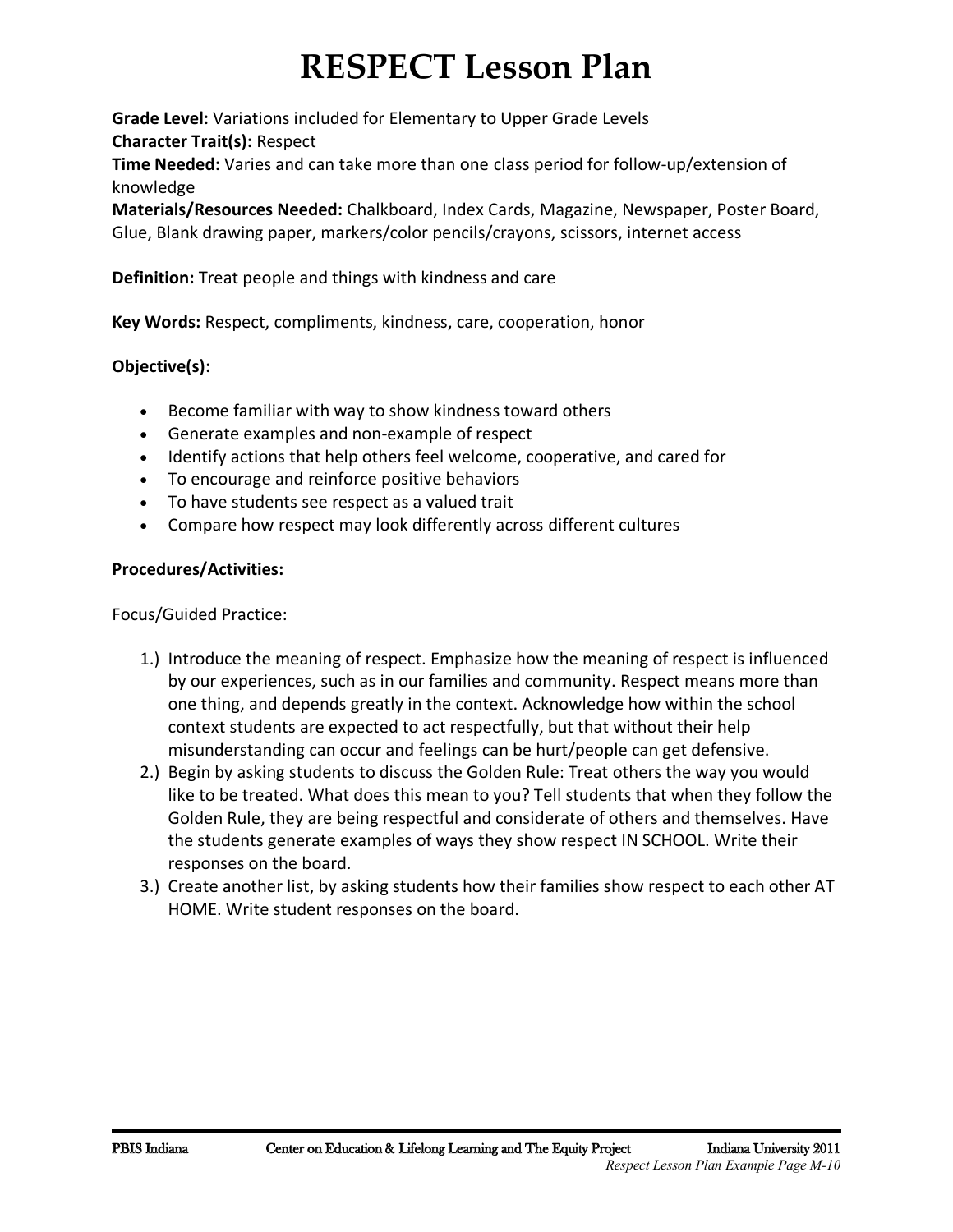After students have generated examples of ways they can show respect in school and at home, have the students come up with one non-example for every example on the board. Write the non-examples next to the example on the board.

| Examples                                                 | Non-Examples                                                                |
|----------------------------------------------------------|-----------------------------------------------------------------------------|
| 1. Listen to others when they speak                      | 1. Have side conversations that are<br>not related to topic/lesson/activity |
| 2. Listen to instructor while they provide<br>directions | 2. Write notes to your friend instead<br>of listening to teacher            |
| 3. Ask before touching things that belong<br>to others   | 3. Take and keep things that do not belong<br>to you                        |
| 4. Leave things as you found them                        | 4. Lose a library book/Use and then lose<br>classroom materials             |
| 5. Apologize when you make a mistake                     | 5. Deny responsibility and blame others                                     |
| 6. Call people by their names                            | 6. Create nicknames that poke fun at<br>people                              |
| 7. Use kind and caring words                             | 7. Calling people by mean names                                             |
| 8. Use "I messages."                                     | 8. Use language that makes people angry                                     |
| 9. Follow directions from adults                         | 9. Disagree with adults and choose to<br>complete another activity          |

### **Addition of discussion for Middle to Upper grade levels:**

Ask students to compare the behaviors of respect at school versus at home. Are there any differences? Discuss why differences may emerge between the two lists (i.e., is it due to culture? Is it due to context? etc.) Identify which behaviors are acceptable in school and which may be misunderstood.

i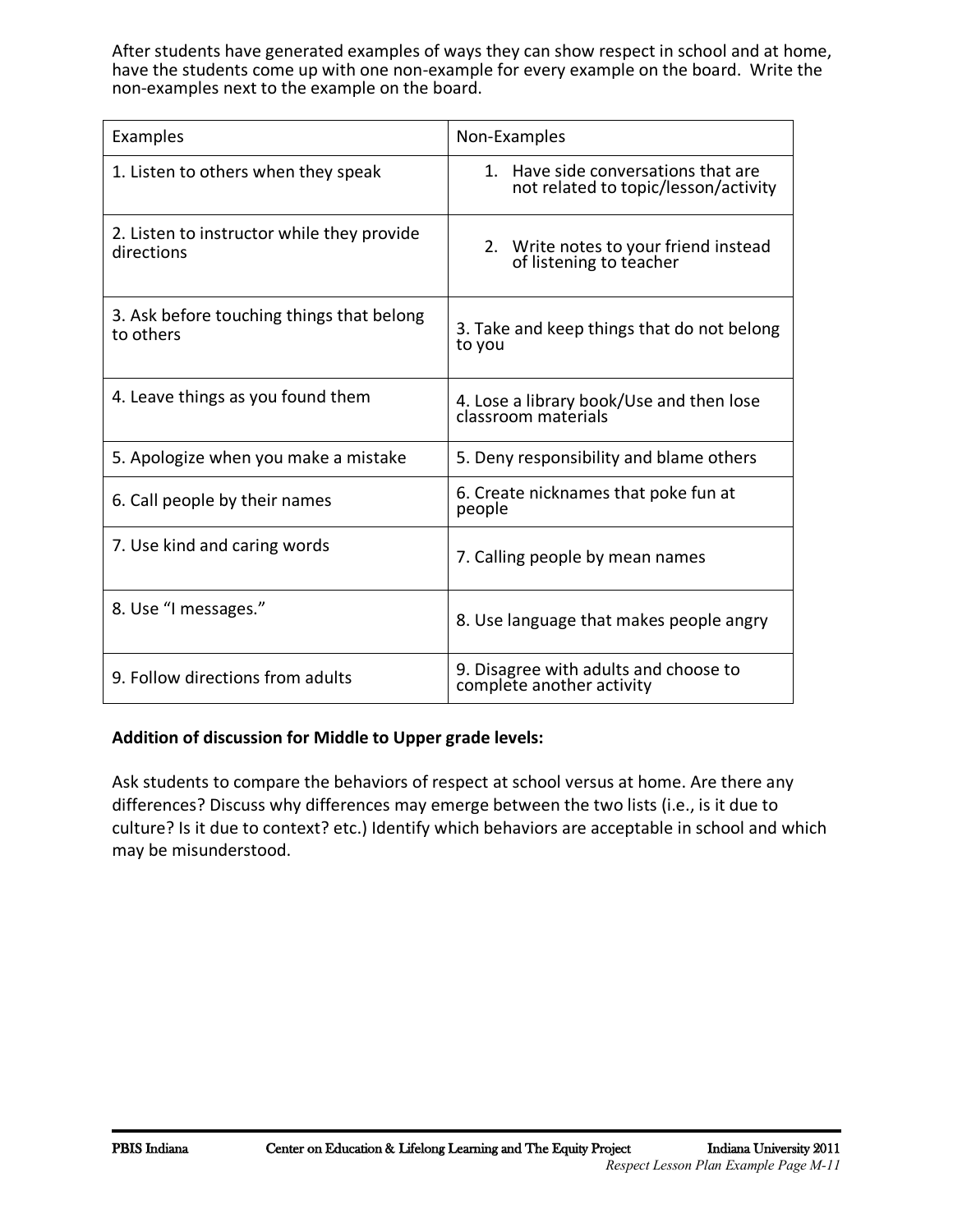## Enhance Concept Development

Have students create and then share through role-play examples to help others understand what respect looks like and how to act respectful in certain situations. Emphasize the interest to focus on the school context. Use examples from previous activity.

## *Role Play Procedure:*

- Organize students into small groups. Give each group an index card with a situation written on it. (The situations can be from the examples above.)
- Tell students that members of each group will work together to act out the scene on the card.
- Give students a few minutes to brainstorm ideas for the scene (4-5 minutes). Have each group act out the situation.
- Let the class discuss the scenes and outcomes. Write students' responses on the board or on a chart.

### *Variations:*

- Have each group present each situation, stopping the action just before the end. Let the class predict possible endings and outcomes for each scene.
- For younger students, have class members work together to develop and dramatize one situation.

### Check Understanding:

### **Elementary/Middle School**

- Have each student cut pictures from catalogs, magazines, and store circulars that depict different people participating in a variety of activities that show respect. Then have the students glue their pictures to poster board. Mount the posters under the heading "Ways We Show Respect"
- Have each student select one example of respectful behavior. Direct students to draw a picture or write a short story about how someone can show respectful behavior in a desired location such as the classroom/hallway/cafeteria,etc.

### **Middle to Upper grade levels:**

- Have students divide up into small groups of three. Direct them to use online resources and media to identify images, news articles, or other forms of media that display respectful behavior. Remind students to think about how they show respect in other contexts. Have each group present them to the class and discuss their relevancy to the lesson and how respect may differ in different contexts.
- Show short film and have students identify the different examples of behaviors that display respect. Have students identify non-examples.